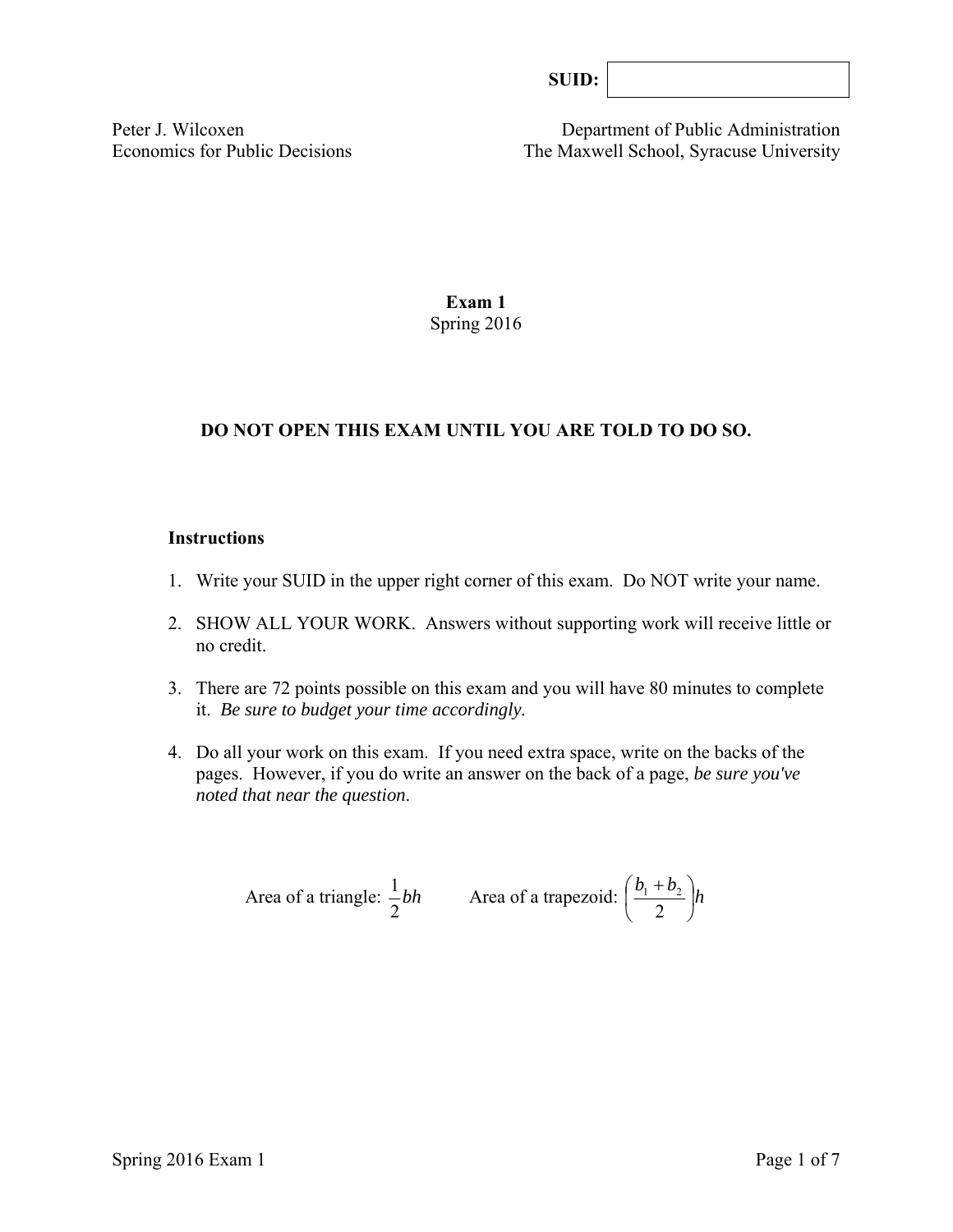# **Part 1 (24 points)**

A good is purchased by 20 type-A people and 10 type-B people, and it is produced by 40 type-X sellers. The willingness to pay or accept curves for an individual of each type are shown below.

| Individual type-A buyer:  | $WTPai = 1000 - Qai$      |
|---------------------------|---------------------------|
| Individual type-B buyer:  | $WTPbi = 500 - (1/2)*Qbi$ |
| Individual type-X seller: | $WTAxi = (1/5)*Qxi$       |

(a) *12 points.* Please compute:  $\Box$  the market equilibrium price and quantity;  $\Box$  the quantity purchased by an individual buyer of type A; and  $\Box$  the quantity sold by an individual seller.  $\Box$  Illustrate the market equilibrium with an appropriate graph.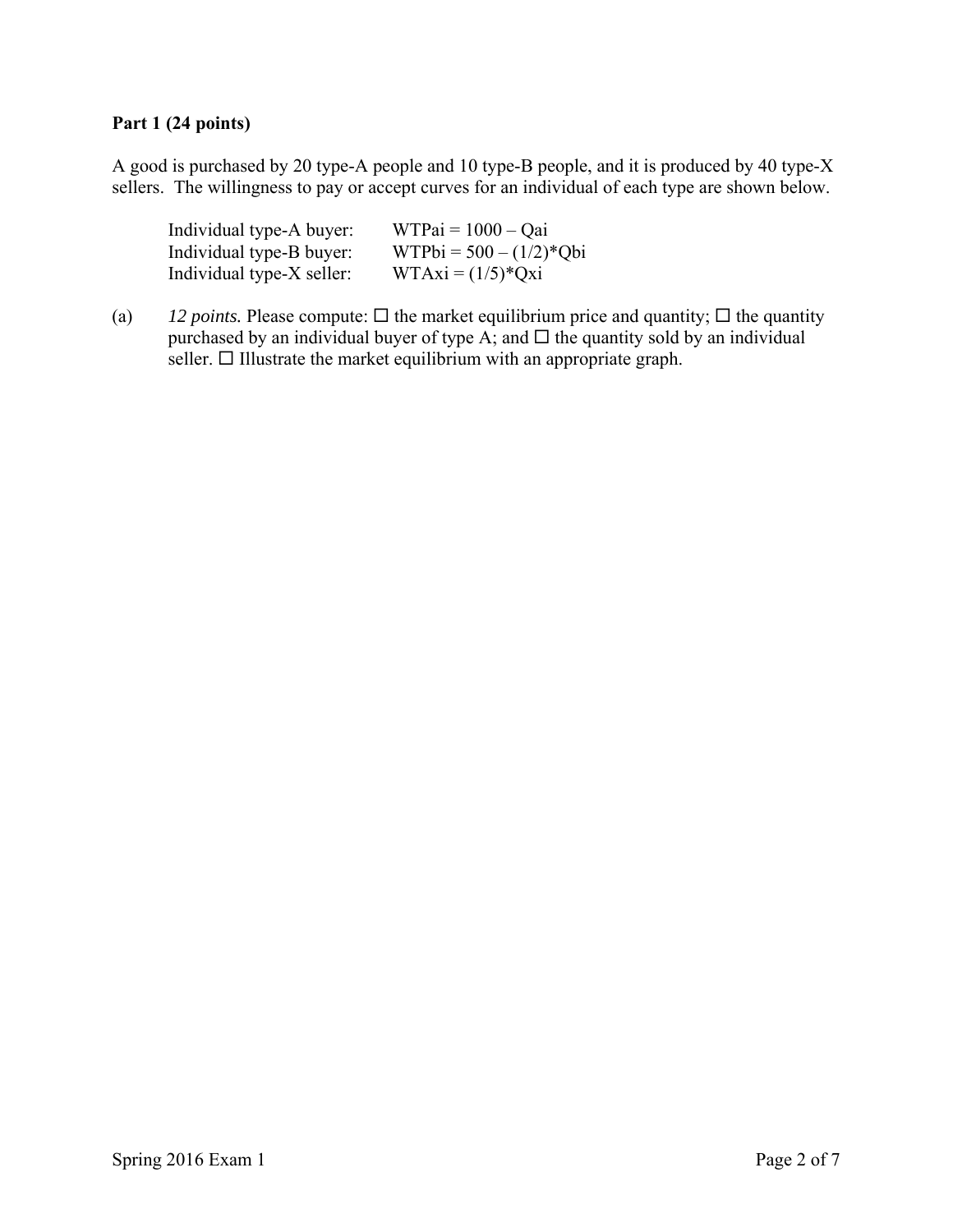# **Part 1, continued**

Now suppose the government announces a tax of \$60 on the good.

(b)  $12 \text{ points. Please compute: } \Box$  the new buyer and seller prices and equilibrium quantity;  $\Box$  the total amount of tax revenue;  $\Box$  the new quantity purchased by an individual buyer of type A;  $\Box$  the new quantity produced by an individual seller;  $\Box$  the change in CS received by an individual buyer of type A; and  $\Box$  the change in PS received by an individual seller.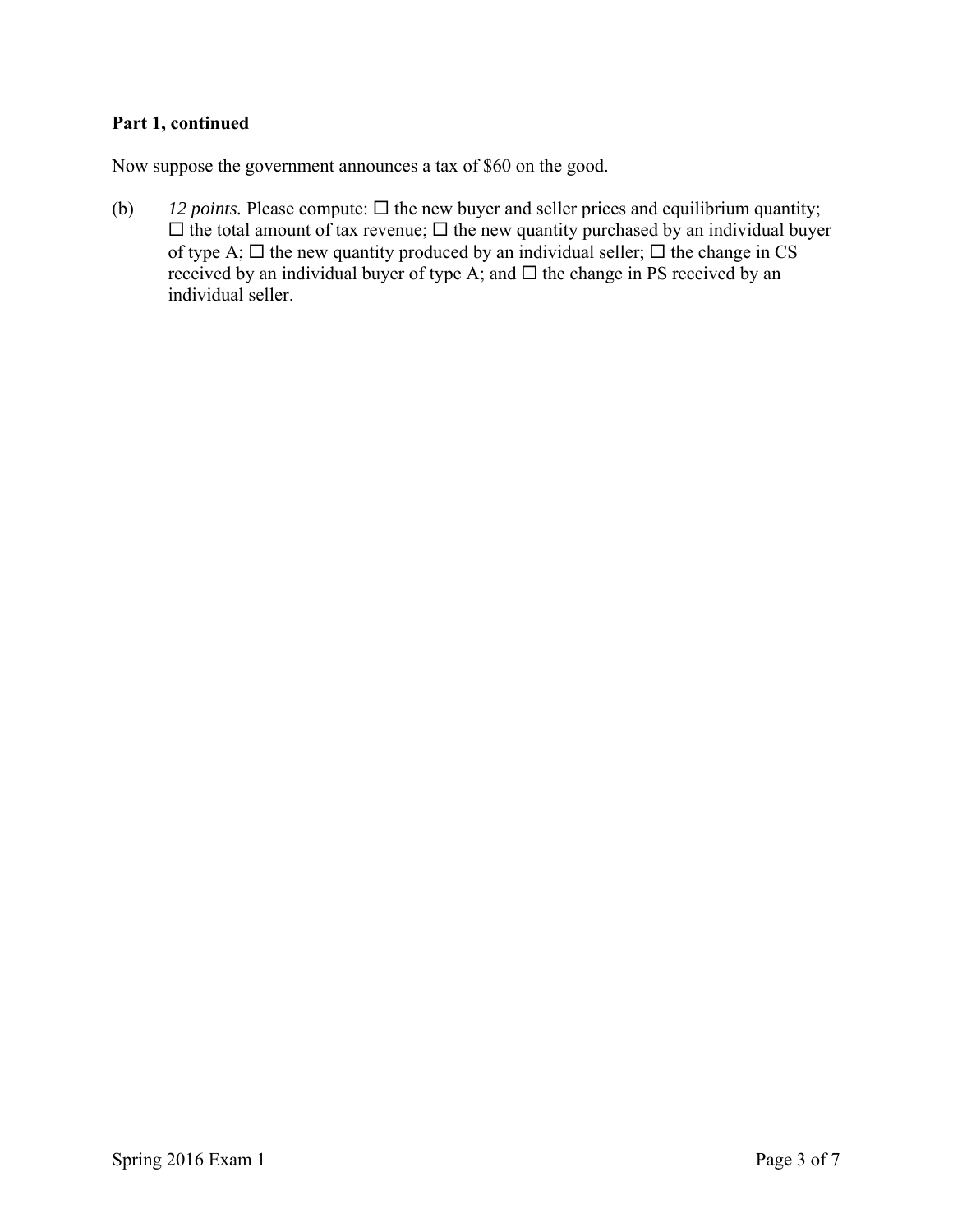## **Part 2 (12 points)**

A \$20 tariff currently applies to imports of a good. The market price is \$100 and 1000 total units are being consumed. A domestic firm (H for home) produces 500 of those units and its supply elasticity is 1. A foreign firm (F) produces the rest and its willingness to accept is perfectly elastic and given by  $WTA_F = $80$ . Finally, the elasticity of demand is known to be -2.

(a)  $12$  *points*. Please determine what would happen if the tariff were removed:  $\Box$  the new equilibrium price and total quantity consumed;  $\Box$  the new quantities produced by H and F;  $\Box$  the change in CS;  $\Box$  the change in government revenue; and  $\Box$  the change in PS for each producer. Finally,  $\Box$  how much better or worse off is the economy overall?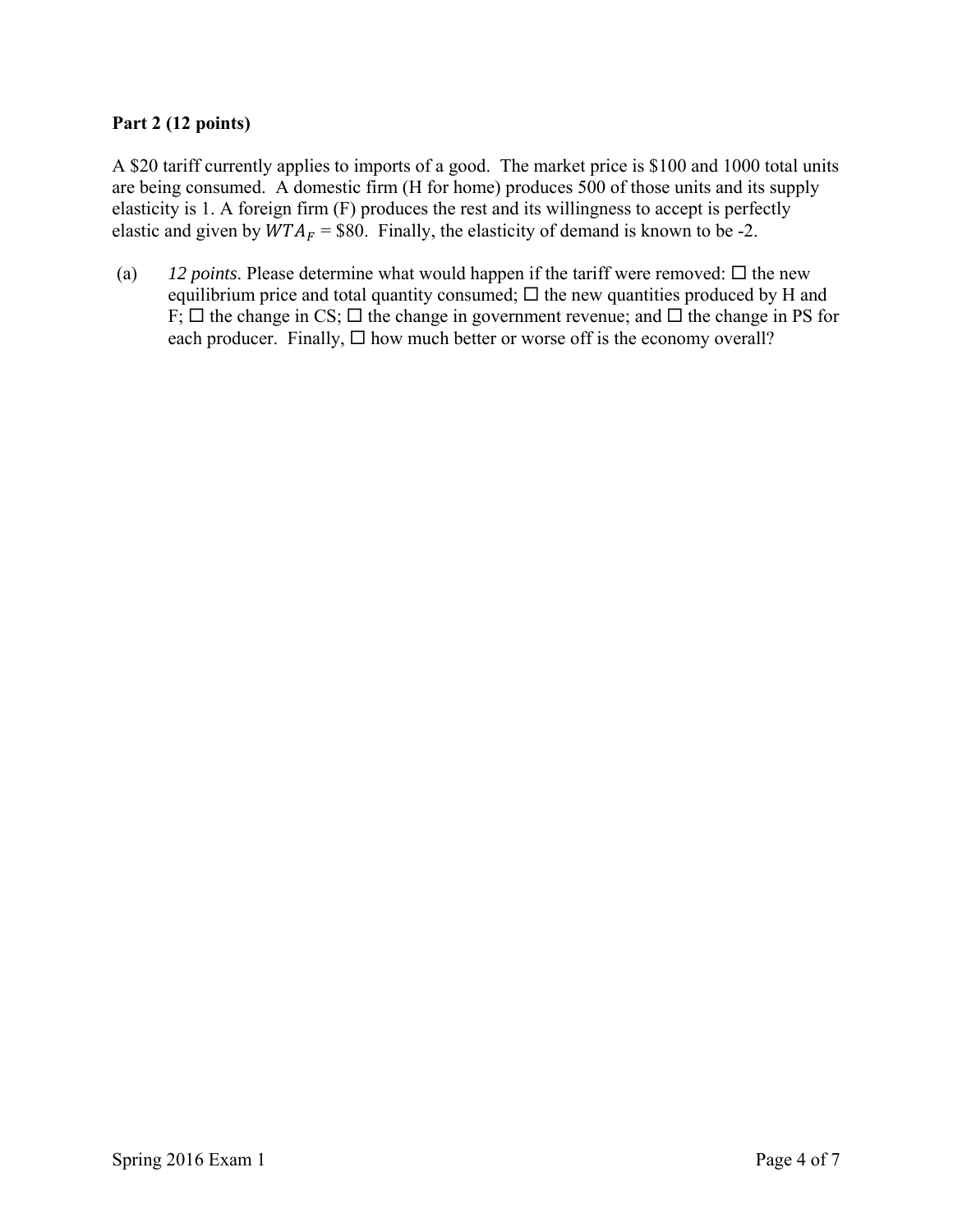#### **Part 3 (24 points)**

Suppose a good is purchased by two buyers, U and C, and produced by two sellers, H and T. Seller T has a perfectly inelastic supply given by  $Q_T = 1500$ . The willingness to pay curves for U and C and the willingness to accept curve for H are given below; the supply by T is also included for completeness:

 $WTP_U = 6500 - 4 * Q_U$  $WTP_C = 1500 - 2 * Q_C$  $WTA_H = 1 * Q_H$  $Q_T = 1500$ 

There are no taxes or subsidies.

(a) *8 points*. Please determine:  $\Box$  the market equilibrium price and quantity;  $\Box$  the amount purchased by each buyer;  $\Box$  the amount sold by each seller.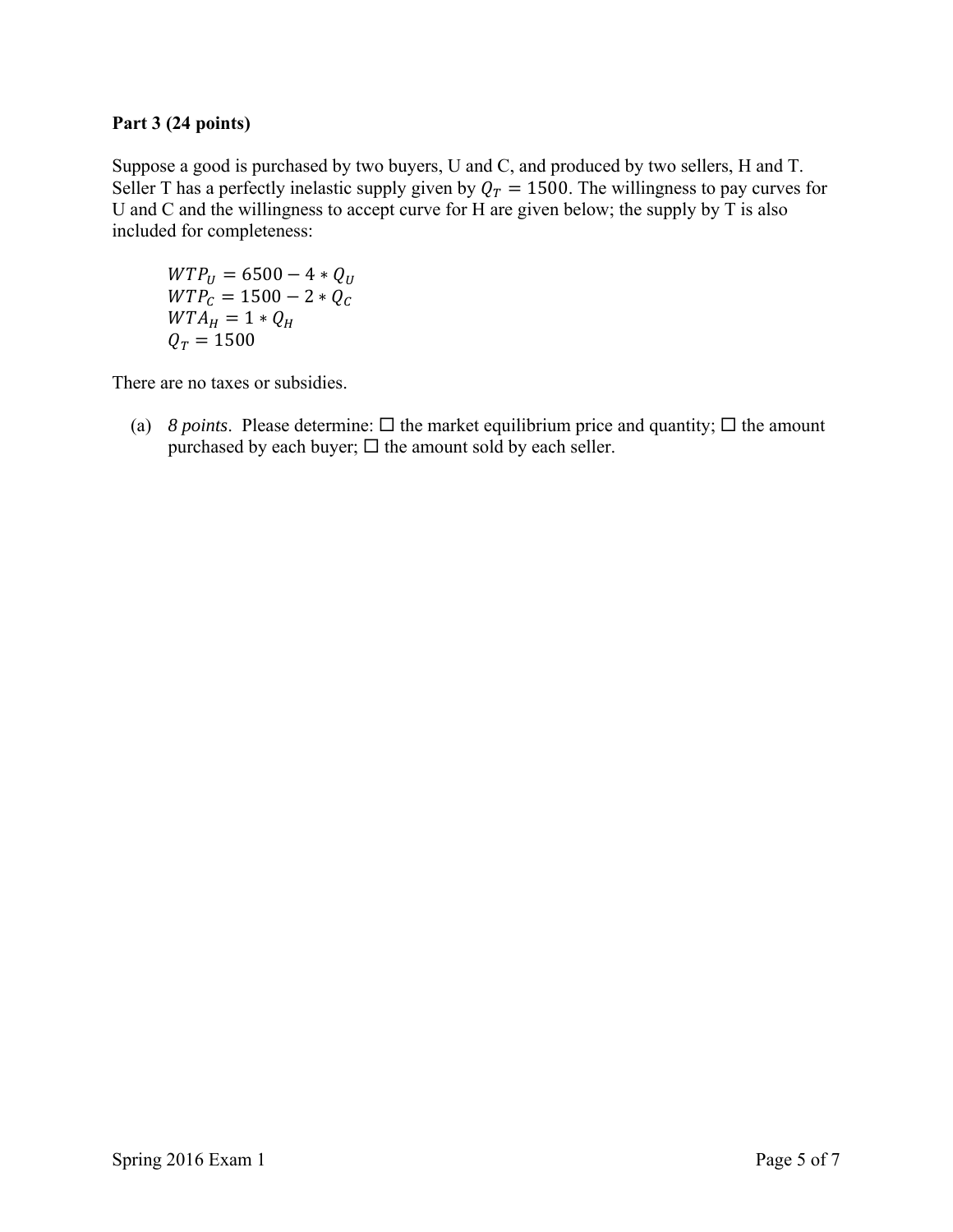#### **Part 3, continued.**

 (b) *16 points*. Now suppose that buyer C exits the market and no longer buys any of the good. Please determine:  $\Box$  the new market equilibrium price and quantity;  $\Box$  the new amount sold by each seller;  $\Box$  the change in CS for U; and  $\Box$  the changes in PS for H and T.  $\Box$  How does the change in CS for U compare to the total change in PS?

This question is very loosely based on current turmoil in world oil markets where U is the US, C is China (whose demand has dropped but not vanished completely), T is traditional production and H is production using hydraulic fracturing.